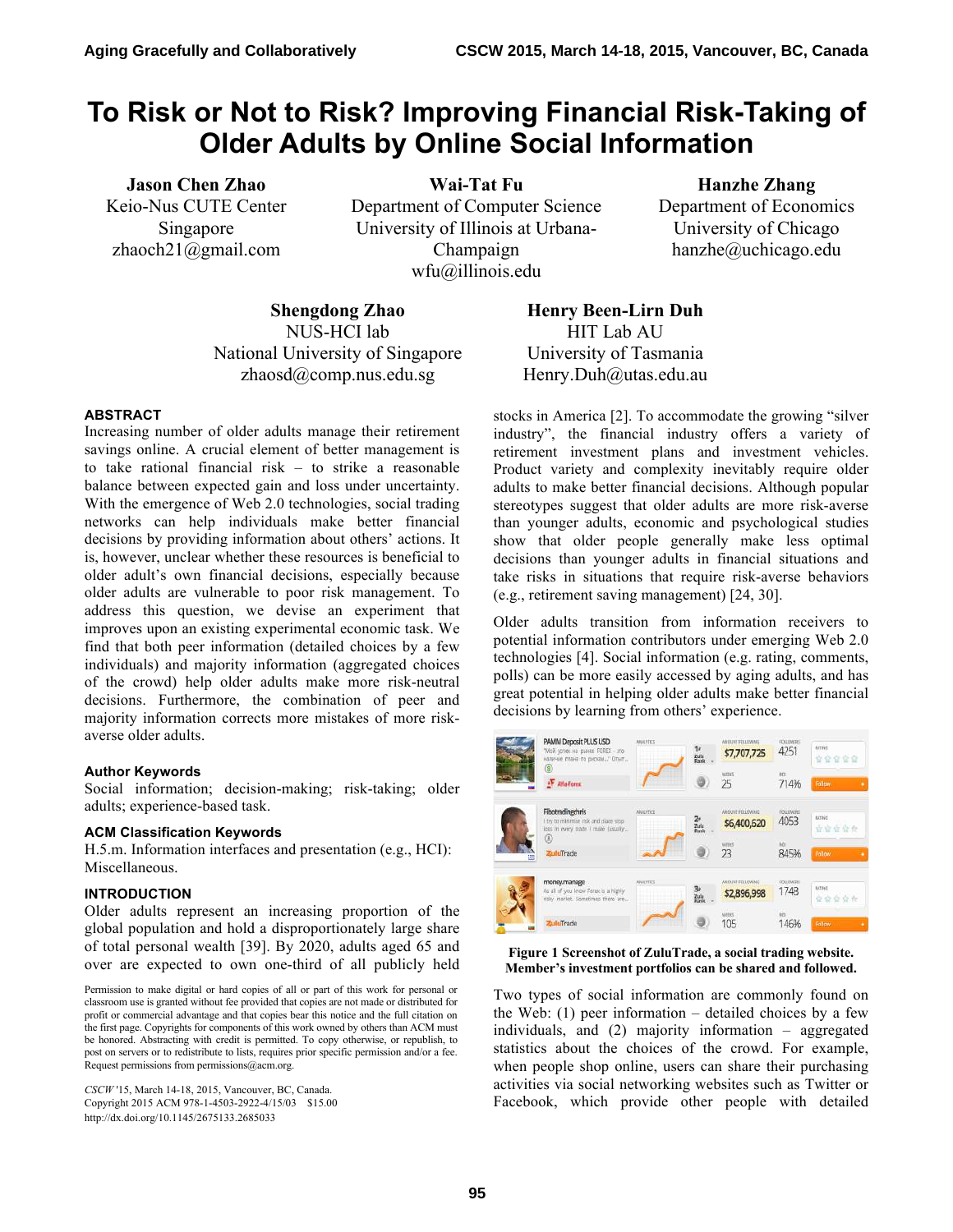individual choices. Some websites provide users with majority information, such as average ratings or total number of buyers of different products. In the finance domain, social trading networks, a type of online financial platforms, integrate social features to help users make decisions. For example, eToro and ZuluTrade let members share their investment decisions with explicit trading information and provide details beyond traditional financial forums that discuss only users' ideas (Figure 1). Geezeo and Wesabe allow users track their financial details. Two million households used these sites in 2008, and according to a Wall Street Journal report [19], that number is expected to jump to 16 million households within 10 years. As more older adults use the Internet to manage their financial assets [11], social information may also make aging adults feel vulnerable to risky investment options and fraudulent marketing practices [40]. Although important, there is still a general lack of research on how the online social systems influence financial decision-making behaviors. While it is usually difficult if not impossible to inform "correct" decisions (as they are either unknown in advance or hard to define), one reasonable and crucial objective for designers of online financial websites should be to help older adults manage risks better. As researchers of Computer Supported Cooperative Work (CSCW), we aim in this paper to understand whether the majority information and peer information, the social cues used in social trading networks can encourage rational risk-taking behavior among older adults.

Financial decision-making is a complex process that involves diverse variables, such as the domain knowledge or the personal financial condition of users. To clearly identify the sources of potential social influence, we conducted a lab-controlled study as the first step. Moreover, financial risk-taking is an experience-based decisionmaking process, in which the risk must be gauged empirically through the past experiences. Beyond the decision-making by users' own experiences, social trading networks encourage social learning by allowing the user to learn from the successes and failures of others, continually and gradually [27]. In recent years, several HCI and CSCW studies have investigated the influence of social cues on younger users' choice making [15, 22, 31, 32, 41], but the tasks used in these studies are description-based tasks, in which people make the decisions simply based on the descriptions of different options. This cannot represent the scenarios commonly encountered by older adults' risk management as they make continuous, long-term financial decisions such as retirement investment. Instead, our study builds on Knutson and Kuhnen's Behavioral Investment Allocation Strategy (BIAS) task and its subsequent modifications.

BIAS task is an experimental, experience-based task that investigates risk-taking behavior by minimizing the influence of participants' real-world financial knowledge [21, 29]. Furthermore, the BIAS task was designed to have a clear definition of rational risk-neutral choice, which helps us to investigate and highlight the irrational aspects of financial decisions.

Through the study, we are interested in understanding how social information commonly found on the social trading networks may influence risk-taking behavior. In particular, we are interested in whether providing older adults with peer information, majority information, and the combination of the two types of information, are effective in encouraging older adults to better manage risk.

## **SOCIAL TRADING NETWORKS**

Financial trading was centered on the relationship between customers and brokers. Now with the surveillance of Web 2.0 technologies, it becomes possible to gather usergenerated financial contents and provide users a new way of analyzing financial decisions by integrating other decision-makers' real-time trading data feed. Social trading networks have emerged in recent years, through the social networking websites. Users of social trading networks can easily look up other users' trading performance as well as the descriptive data of the crowd.



#### **Figure 2. Screenshot of Stocktwits, where users can view the popularity and crowd sentiment towards an asset.**

Social trading networks have several advantages over the traditional trading channels. Enabling transparent trading information flow, social trading networks make financial information of specific customer segments accessible to users according to users' own interest. For example, older adults can use the platform to understand the investment decisions of their peers with a similar financial situation and comparable risk management needs. Second, through information sharing, social trading offers investors the opportunity to work collaboratively with others on financial decisions. Moreover, financial systems could generate wisdom of the crowd [34], since cash incentive is the key driving force behind optimal rational crowd intelligence.

Although a variety of social trading networks platforms are rapidly emerging, there are mainly two categories: integrate social information of (1) other users of the platforms, and (2) users' existing social network. For example, eToro allows users to view other users' portfolios and to place a trade exactly like theirs. Other applications such as Stocktwits or Likefolio enable users to connect existing social networks,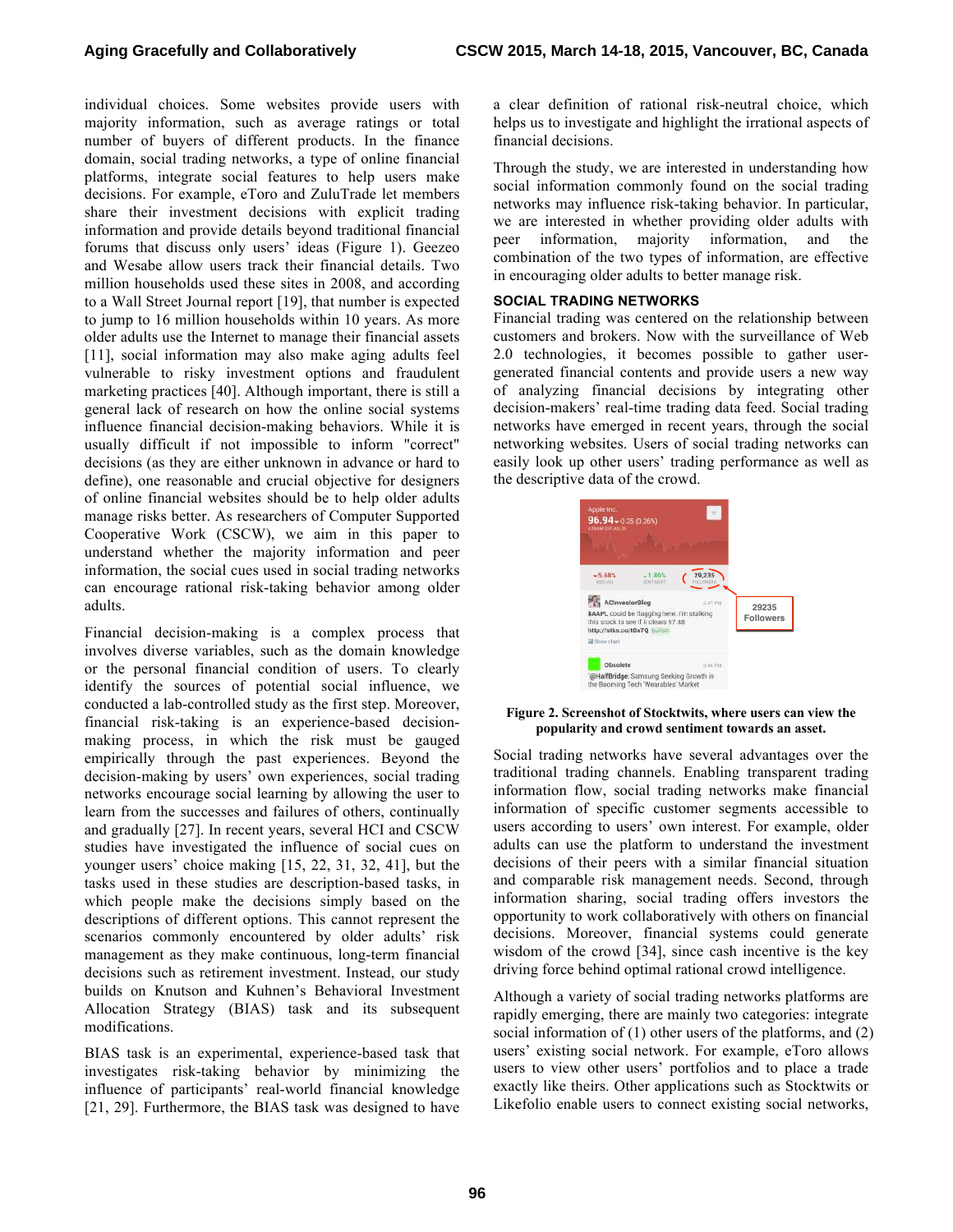including Facebook and Twitter, to collect crowd opinions towards a specific asset (Figure 2).

## **RELATED WORK**

Online financial decision-making in the social trading networks is collaborative and collective in nature. The HCI and CSCW communities have put increasing research efforts into understanding and measuring online social dynamic systems that investigate how users consume social networks content [25], share knowledge among social networks [14], and make choices based on social cues [31, 32]. Brief summaries of two relevant research areas follow.

## **Preferential Choice**

People use the information on the web to help them make daily decisions, such as choosing movies, picking out clothes, or buying stock. To make these decisions, people collect information about options and engage in a process of comparison that ends with a choice. Understanding and facilitating consumers' choice-making process has received increased attention from the CSCW and HCI communities [22]. Jameson defined the term "preferential choice" to distinguish from "non-preferential choice" that exist only in terms of the correct solutions – for example, "which button needs to be clicked to send the email" [17]. For instance, in online shopping platforms or cultural markets (e.g. moviebooking systems), the social information gathered is subject to personal interest and preference. To investigate the preferential choice-making process, researchers commonly use the description-based decision-making tasks that provide complete information about probabilities and outcomes of each choice. Some studies used this type of experimental task to examine the influence of different kinds of information on people's online decision-making behaviors [31, 32]. By adding different interface cues (e.g. credibility of the information source, narrative of the information, and social cues), these studies identify people's preferential choices towards the descriptions of options with respect to the cues.

However, preferential choice making is not common in financial settings. Of particular concern to financial decisions is the phenomenon that people usually make decisions from experience, based on trends of recent payoffs from the investments of specific financial assets, because it is usually easier to judge the quality of a decision based on direct, perceived consequences. Although participants have their preferential choices based on their preferred risk-taking strategy, there often exists an optimal choice based on economic theories. Thus, decisions resulting from experience-based tasks, such as the Iowa Gambling Task and BIAS (refer to [24] for a complete review), have been extensively studied for these situations. In these tasks, explicit information about probabilities and outcomes is not shown and participants must rely on task experience acquired through task feedback. Thus, to better understand how online social information can influence older adults' financial decision-making behaviors, our

current study adopts the BIAS task, which allows us to directly measure whether subjects are making better risk management in an experience-based task setting.

## **Social Influence**

In a nutshell, social influence takes place when people adjust their beliefs and behaviors with respect to others whom they feel similar, in accordance with psychological principles or the majority of an individual's referent social group [8]. A number of empirical studies have considered effects of social influence in various settings, including education, beliefs, preferences, and financial decision making within physical groups [5, 20]. Recent research extends this investigation with the deployment of social media [12]. Kim explored common social cues used in the health domain and found that these cues had a strong influence on decision preference among young people, further revealing more influence between cues in which bandwagon effects were shown [31]. A similar finding was reported in [41]. By using tasks deployed on Mechanical Turk, Zeinab et al. found the information from the crowd had a greater effect than a friend's recommendation on the willingness of an individual to choose an option. This implies that majority information may have a stronger influence than peer information on people's online decisions. While generating social information or enabling social interaction among users provides a valuable reference source for people, biased social information can have a negative impact in settings that have optimal choice. In a social visualization study, Hullman et al. [15] found that unbiased social signals lead to fewer visual perception errors than those resulting from non-social settings and biased signals, which have converse effects.

Although the above studies show the importance of social influence on people's judgments, they have not addressed the current focus on financial risk-taking behaviors. Unlike the social influence in preferential choice making, the social influence in financial decision-making is actually a social learning process, as people need to make continuous decisions by combining own judgments with ideas from others. Social learning was found effective in improving the quality of online collaborative knowledge sharing [36] and crowdsourcing tasks [23]. In the finance domain, Wei Pan etc. has conducted the first study with social trading networks [37]. By analyzing the dataset from eToro, they found that social influence plays a significant role in users' trades, especially when the trading information consists of higher uncertainty. Furthermore, in his newly published book *Social Physics* [27], Alex Pentland summarizes Wei Pan's findings as the effects of social learning and idea flow through the social network, where the traders who have the right balance and diversity of peer ideas gain more than individual traders. However, the monetary gain doesn't necessary be equal to rational decisions or better risk management. In a certain period, active risk-seeking investors (or gamblers) may have better profits than rational investors, but this trading strategy may not be suitable for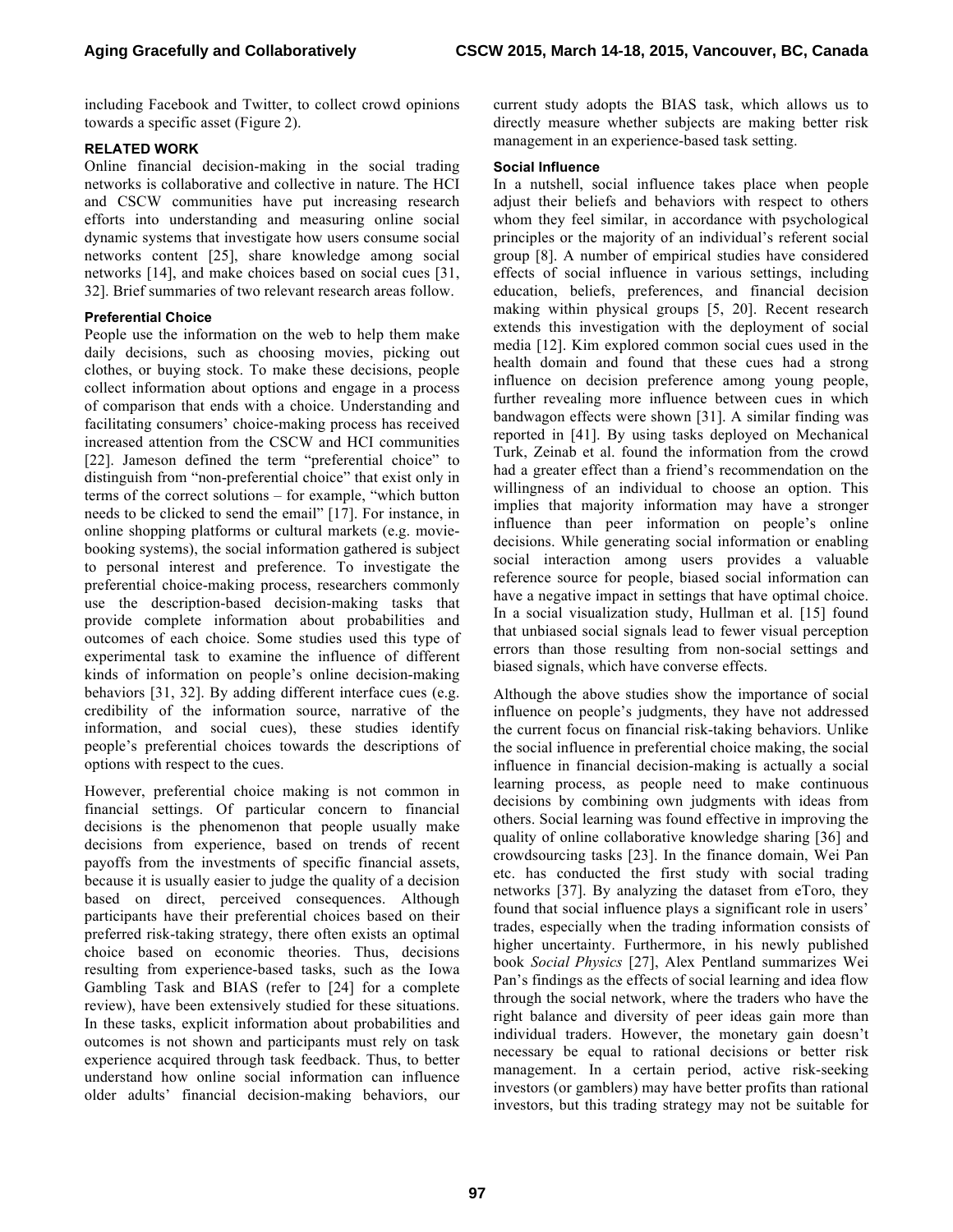older adults in managing their retirement investment. Also, in [37], they did not tease apart majority information and peer information. Furthermore, the real-world data from eToro may not be ideal for understanding the rational aspects of the influence of social information, since the investment choices could be influenced by other confounding variables such as the user's financial domain knowledge and motivation of investment. As online interface designers, we would like to further understand the influence of specific types of social information on older adults' decisions.

## **OLDER ADULTS' RISK-TAKING AND DECISION BIASES**

Risk is usually associated with uncertainty in outcomes when people make decisions [28]. If the provided information is complex and uncertain, individuals tend to use heuristics to make decisions [35]. For example, in the context of financial decision-making, people may estimate good investment vehicle merely relying on its short-term performance. As Gilbert pointed out, when there is little detailed information about the future, people tend to use their affect in the moment as a proxy for what the future will be [13]. This strategy simplifies cognitive workload, but results in sub-optimal decisions, that is, decisions that do not maximize monetary payoffs on average. While such affective forecasting errors may influence decisions for everyone, the limits of older adults' recollections of the past and lack of up-to-date domain knowledge make this forecasting error especially impactful [38]. In addition, from the developmental perspective, Socioemotional Selectivity Theory [6] suggests that older adults tend to optimize emotional experience when growing old, which involves reducing negative arousal during anticipation of negative events. Although these affective regulations may be healthy for balancing emotional experience and optimizing well-being, they may have negative effects on financial planning such as blunted loss anticipation.

In the decision-from-experience scenarios, the influence of decision bias has a significant effect on older adults. In a meta-review of aging risk-taking research, Mata [24] concluded that aging adults made more sub-optimal choices than younger individuals in an experience-based task, while no such difference was observed in a description-based task because learning deficits have stronger effects on decisionmaking from experience.

However, we postulate that the social information aggregated in the social trading platforms could modulate the decision bias for two reasons. First, the transparent information sharing can serve as the reinforcement and correction of older adults' own memory thereby decreasing the uncertainty of information and the influence of older adults' recollections limits. Second, the continuous and gradual information from peers and crowd creates an ideal environment to encourage social learning. In such situation, older adults can improve their investment strategies through the interaction between social learning

with individual learning. By allowing the ideas flow, the social information provided may benefit older adults to make more risk-neutral decisions by modulating the influence of the learning deficits as well as the influence of affective regulation on proneness for financial decision mistakes.

Hence, the current study proposes the following hypotheses:

*H1: Majority information can improve older adults' financial risk management.*

## *H2: Peer information can improve older adults' financial risk management.*

As reported in [31] and [41], the majority information has a stronger influence than peer information when users make decisions. We expect similar result in the experience-based decision-making settings, as the bandwagon effect is associated with this type of information:

## *H3: Majority information has a larger effect than peer information.*

Aging adults have a more salient age identity and influence among their peer age group than younger adults [9], as previous studies have shown that social effects play an important role in seniors' purchasing behaviors and retirement savings decisions [10]. This finding strongly indicates that social influence could affect risk-taking behaviors.

*H4: Peer information and majority information CAN modulate older adults' risk-taking attitude.*

By a large-scale survey on older adults' technology use, the Internet usage among aged 65+ has increased to 40%, but only around 5% of those aged 85+ were Internet users [7]. Therefore, we choose the population group aged 65 on average as the "older adults" investigated in our study.

## **METHODOLOGY**

We conducted a laboratory experiment modified from the BIAS task to incorporate social information. The risktaking behaviors defined in the BIAS task are consistent with the anticipatory neural activity using event-related fMRI [21]. Moreover, although the BIAS task is an abstract version of real-world financial decision-making, it was demonstrated to have ecological validity: subjects who made more risk-neutral choices in the experiment also possessed more assets in the real world settings [29].

## **BIAS Task**

In the BIAS task, subjects were required to allocate their money among three options: two stocks that yield variable returns, and one bond that yields a constant return of \$1 per trial. One stock is "good" and generates a higher expected payoff (+\$10 with 50% probability, \$0 with 25% probability, -\$10 with 25% probability), and the other is "bad" and generates a lower expected payoff (-\$10 with 50% probability, \$0 with 25% probability, +\$10 with 25% probability). For each trial, earnings were drawn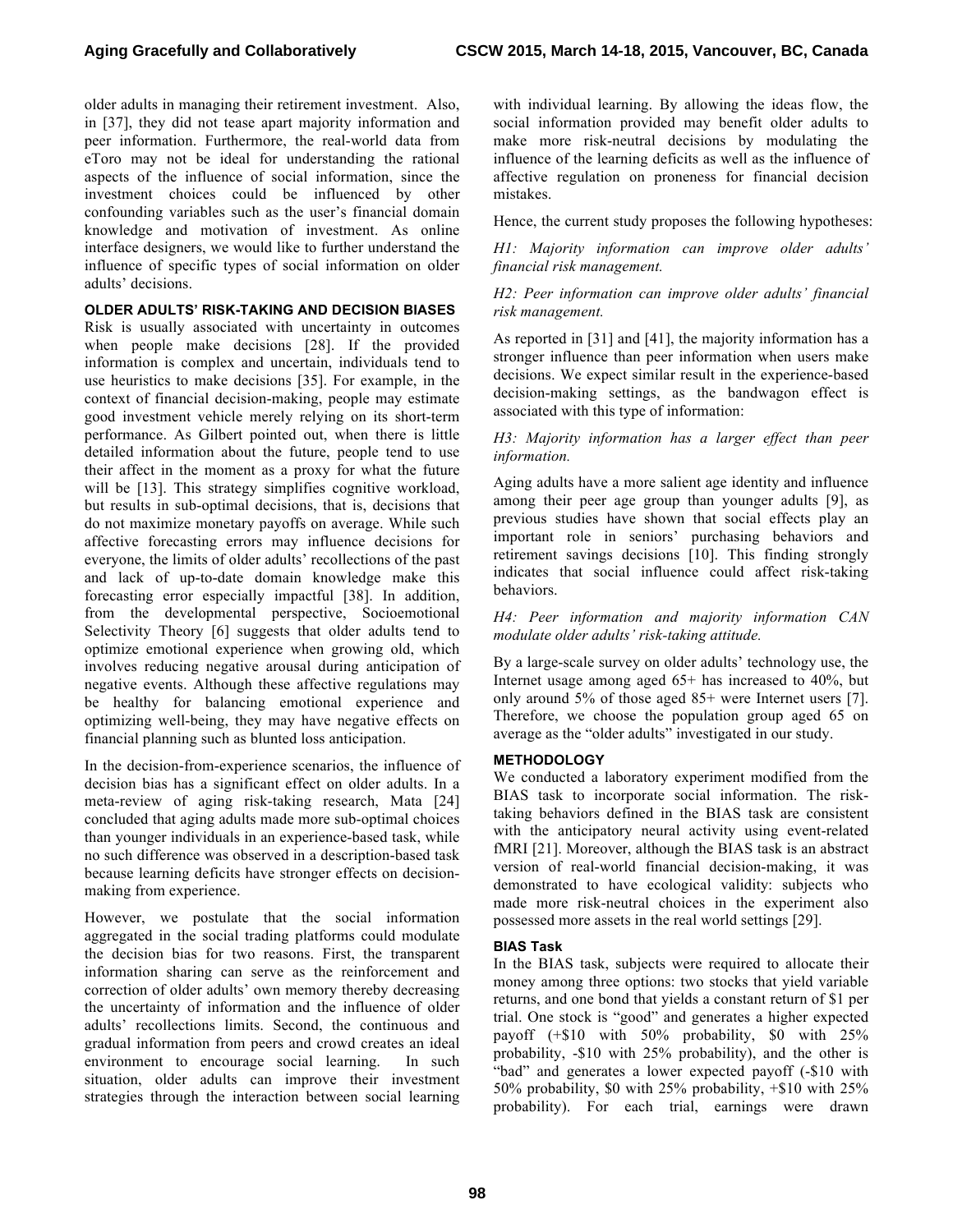independently from these distributions. In each block of trials, the computer randomly selected one to be the "good" stock and the other one to be "bad" stock, but the subject remained unaware and can only infer which one was good from previous gains and losses of the stocks' performances.

During each trial, subjects first saw the three options (Anticipation) and then selected one of three assets on the next page (Choose). After the selection, their earnings for that trial, total earnings, and the outcomes of all assets were displayed and followed by the page of a fixations cross (Fixation) (Figure 3). The participants were asked to perform the task at their own pace and were not allowed to take notes.



**Figure 3. The conceptual workflow of each trial of BIAS task** 

Given that the actual monetary amounts at stake in each trial were small (−\$1 to \$1, since one-tenth of the task earning was given as the final reimbursement), the task defined the rational choice as the choice a risk-neutral, perfect Bayesian updater would make to maximize expected monetary return [27].

This risk-neutral actor updates the possibility of each option that generates the highest expected payoff based on Bayes' rule. To be specific, he or she would pick a stock  $i$  if the dividend  $D_k^i$  of this stock is at least as large as the bond earnings (\$1) during trial *k*, that is, if:  $E[D_k^i|I_{K-1}] \ge$ 1, where the  $I_{K-1}$  is the set of information up to trial k-1. Outcomes of stocks in each block were randomly generated from the probability distributions. From multiple sets of five blocks of outcomes, we selected the sets that the riskneutral model earned \$75 in each to control the difficulty across conditions.

For each trial, any choice that departs from the rational choice belongs to one of the three types of mistakes. When the rational choice is a riskless option (i.e., a bond) but the subject chooses a risky option (i.e., a stock), it is categorized as a **risk-seeking mistake (RSM)**. When the rational choice is a risky option (i.e., a stock) with the optimal expected payoff, but the subject chooses a riskless option (i.e., a bond), it is categorized as a **risk-averse mistake (RAM)**. If the subject chooses the other stock, then it is categorized as a **confusion mistake (CM)**, which the study does not analyze.

## **Social Information Modeling**

#### *Majority information*

In his book *The Wisdom of Crowds,* Surowiecki suggests that aggregating the imperfect, distributed knowledge of a

large group of people would yield better intelligence [34]. Alternatively, as proposed in theory of information cascade, if a group of people in a population exerts a stronger influence on others, the "herding" effect may cause others in the same population to abandon their own information in favor of following others [3]. Similarly, in the social media community, Sundar defines the behavior of blindly relying on the collective opinion of others as the "bandwagon effect" [33]. However, in a recent journal paper [1], Acemoglu demonstrates through social network analysis that "as networks of people grow larger, they'll usually tend to converge on an accurate understanding of information distributed among them, even if individual members of the network can observe only their nearby neighbors."



**Figure 4. Majority information interface**

To what extent of the majority information consists of the rational decision is a sophisticated economic question that involves many contextual factors and ongoing debates of the representative modeling of the real world, and is beyond the scope of this current paper. In our study, we modeled the majority information based on classic economics theory to maximize expected utilities [16]. We assumed that most of the decision-makers would behave rationally in our experiment. Thus, we generated the proportion based on the expected payoff. For example, the option with the highest expected payoff has the largest reported proportion, which is also the choice of a perfectly rational agent. The majority information assumption was proved by our experimental result. In the 1-5 blocks (the blocks without social information), participants made the average number of 4.51 rational choices in each block, which meant that around forty-five percent of people made the rational choice in each trial that consisted of the largest proportion among the three choices.



**Figure 5. Example of payoff distribution within one block**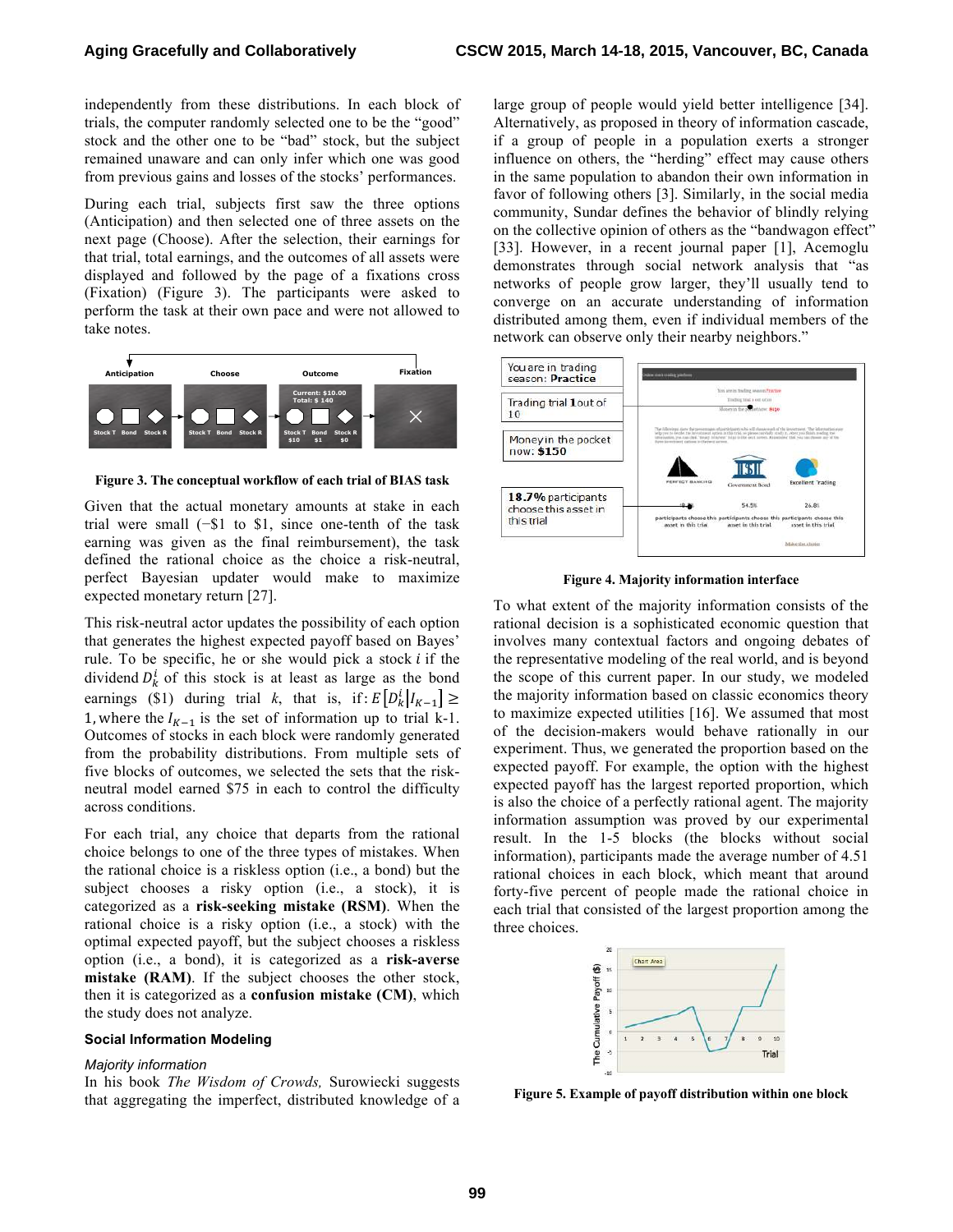Notably, in the experiment, the benefit of simply following the majority information was not obvious. Since the risk neutral agent chose the options with the highest *expected* payoff, not the options with *actual* payoff, the payoff of a risk-neutral choice at a certain period may be less than the risk-seeking or risk-averse strategy. We selected the distribution of stocks' outcomes that the risk-neutral actor earned \$75 in each of five blocks, which was an average of \$15 in each ten trials. Figure 5 shows an example of payoff distribution of a risk neutral agent's choice in a block of ten trials.

#### *Peer information*

Although according to classic economics theory we assumed that most of the people are risk-neutral in a transparent information environment, the individuals' decisions could be varied based on people's preferred risktaking attitudes [25]. For example, in the webpage of most followed users in eToro (Figure 6), user 1 is a risk-seeking investor while user 2 is a risk-averse investor. Thus, in the attempt to simulate real world scenarios, we modeled peer information as the different attitudes of people risk-taking behaviors, from absolute risk-averse (the people who don't invest at all), risk-averse, risk neutral to risk-seeking.



**Figure 6. Screenshot of eToro Openbook's most followed users**

The four virtual peers' choices are the choices made by four "ideal" agents with different utility functions that exhibit different levels of risk aversion, ideally to simulate the risktaking attitudes present in a real-world population. Peer 1 is a risk-neutral, linear utility maximizer who always makes rational choices according to definition. Peers 2 and 3 make the choices as if they are risk-averse agents with the constant absolute risk averse (CARA) utility function:  $1 - \exp(-a(10 + x))$  with a=0.5 for Peer 2 and a=0.0002 for Peer 3. Peer 4 is risk seeking with the agent's choices generated by the risk-seeking utility function  $(150 + x)^2$ . The CARA utility function [25] can be only risk-averse with a concave function, while the risk-seeking function must be convex. We chose the parameters of the two functions different enough to make the distribution of virtual agents' choices distinguishable. The interfaces of majority information and peer information (Figure 4 and 7) are designed to be similar to the relevant webpages shown

in the social trading networks platforms, that is, majority information with the crowd choice's indicator (Figure 2) and peer information with the performance of the selected individuals in the form of investment preference, current investment outcome, and line graph of the payoff trend (Figure 6).





#### **Experimental Manipulations**

In order to involve the social signal in the experiment, we told the participants in the social conditions that our system had already collected other participants' data and would extract the relevant information to help them play the task. Also, we specifically designed the task interface. In the login page of the experiment task, we randomized a number between 200 and 250 to inform participants of their user status: "Welcome to our online stock trading task. You are the XXX participant!" This number was required for participants to take notes to get the final reimbursement at the end of the experiment.

To avoid information sharing, participants were assigned to sit far apart and were not allowed to communicate.

## **Experiment Design**

The study followed a between-subjects design with four conditions: 1) baseline condition; 2) with peer information; 3) with majority information; 4) with both peer information and majority information. Forty-eight participants (M= 62.08,  $SD = 5.59$ ) were recruited from an aging volunteer organization in Singapore. All participants had basic computer skills and Internet experience (they had taken part in local senior computer classes). Before the study, we tested participants' knowledge of possibility. Only participants who understood the relevant concept were enrolled in our experiment.

The information a subject faced was different across the four conditions. In Condition 1 (baseline condition), each person observed only the realization of each stock and bond after each of the choices. In addition to information available in Condition 1, Group 2 participants had access to peer information and Group 3 participants had access to the majority information. In Group 4, all types of information available to Groups 2 and 3 were simultaneously shown to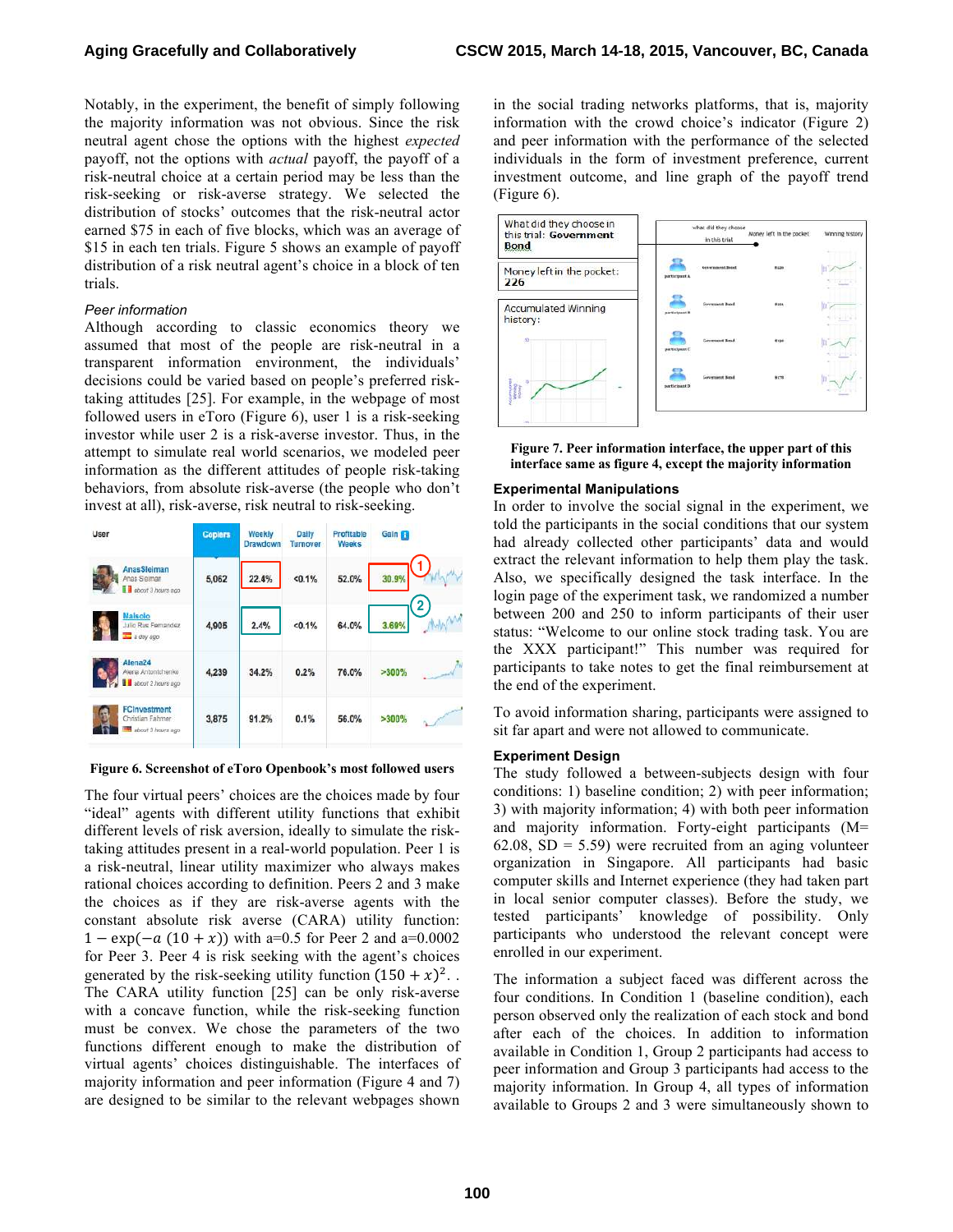the participants, and the realization of the stock was shown after each choice was made.

## **Procedure**

The participants were asked to read the instructions of the experiment upon arriving the experiment room. In the instructions, we showed participants the possibility of stocks' performance and reminded them, "Please use your best judgment to make the decision and the final reimbursement for your participation will be ten percent of your task earning." Before the start of the formal study, they had three blocks to practice the baseline task organized by the experimenters, during which the experimenters would answer any questions related to the interface and task rule to minimize adapting effects. After the formal study, the experimenters debriefed the participants and conducted an interview with them. The whole experiment took approximately two hours.

Each participant began with \$150 virtual money. At the end of the experiment, one-tenth of the virtual money left was given as a reimbursement. The whole experiment consisted of 10 blocks, with 10 trials in each block. All participants performed baseline task in the first stage, comprised of five blocks, and then were randomly assigned to four groups for the second stage, which was comprised of another five blocks.

## **DATA ANALYSIS**

## **Social Information on Risk-neutral Choice-Making**

At first, to understand the effects of social information on older adults' risk-neutral financial decisions, we conducted a three-way ANOVA on the number of risk-neutral choice as dependent variable, with stages (blocks 1-5 vs. blocks 6- 10), majority (with or without), and peer (with or without) information as independent variables. The two-way interaction between stage and majority information is significant *(F(1,44)=5.23, p<0.05, p*<sup>2</sup>=0.11).



**Figure 8. Average number of risk-neutral choices** 

To understand this two-way interaction, we first performed an ANOVA with the number of the risk-neutral choice as dependent variable in the baseline condition (first 5 blocks), which yielded a non-significant risk-neutral choice \* group interaction,  $(F(3, 44)=0.72 \text{ } p=0.545, \eta^2=0.05)$ , indicating that there was no individual difference on the ability to

perform task among the participants of four groups. We then performed a repeated ANOVA on risk-neutral choice with stages as independent variable, and found that, except for group 1, which showed a non-significant result, the difference between stages (first and last 5 blocks) was significant in all three groups  $(F(1, 11)=5.616, p \le 0.05,$  $\eta^2 = 0.34$ ) in group 4 (with peer information and majority information),  $(F(1, 11)=5.965, p<0.05, \eta^2=0.35)$  in group 3 (with majority information), and *(F(1, 11)=4.804,*   $p=0.05$ ,  $p^2=0.30$  in group 2 (with peer information)). The results suggested that after controlling individual differences, participants had made more risk-neutral choices. These indicated that both peer information and majority information helped them to correct some amounts of heuristic forecasting bias in the decision-making process. Therefore, H1 and H2 were supported (Figure 8).

To further explore the differences between effects of majority information and peer information, we conducted a two-way ANOVA on risk-neutral choice in only stage 2 (the last 5 blocks). The results showed that there was no significant interaction between the effects of w/without peer and w/without majority on number of risk-neutral choice,  $(F (1, 44)=2.48, p=0.123, \eta^2 =0.05)$  and no significant difference in risk-neutral choice between w/without peer  $(p=0.098, \eta^2 = 0.06)$  but there was a significant difference between w/without *majority (p <0.01,*   $\eta^2 = 0.15$ ,  $d = 0.748$ ). The Cohen's d indicated that the result had a large effect size. Simple effects analysis showed that there were significantly more risk-neutral choices with the majority information than without the majority information ( $p < .05$ ). This result was consistent with the previous studies on social cues [31, 41], which indicated that majority information had a larger effect on people's decisions than information from individuals. Thus, H3 was supported by the main effect.

## **Effect of Social Information on Risk Attitude**

We defined "corrections" of each type of mistake (RSM and RAM) as the difference between the number of mistakes in the experimental condition (stage 2) and number of mistakes in the baseline condition (stage 1). We then calculated the correlation between the number of RAMs the participants made in the baseline condition (which reflected their risk attitude, i.e., how risk-averse they were) with the number of corrections of each type of mistake in order to study to what extent the effects of social information depended on participants' risk attitude. We found that the correlation was significant in only group 4 (with both peer and majority information provided), in which we found that participants who were more riskaverse tended to have more corrections of risk-averse mistakes *(r=-0.622, p< 0.05) and* fewer corrections of riskseeking mistakes *(r=0.869, p< 0.001).* In other words, the social information helped to correct the most mistakes of the same risk-taking type. Specifically, risk-averse participants corrected more RAMs than RSMs, while riskseeking participants corrected more RSMs than RAMs. In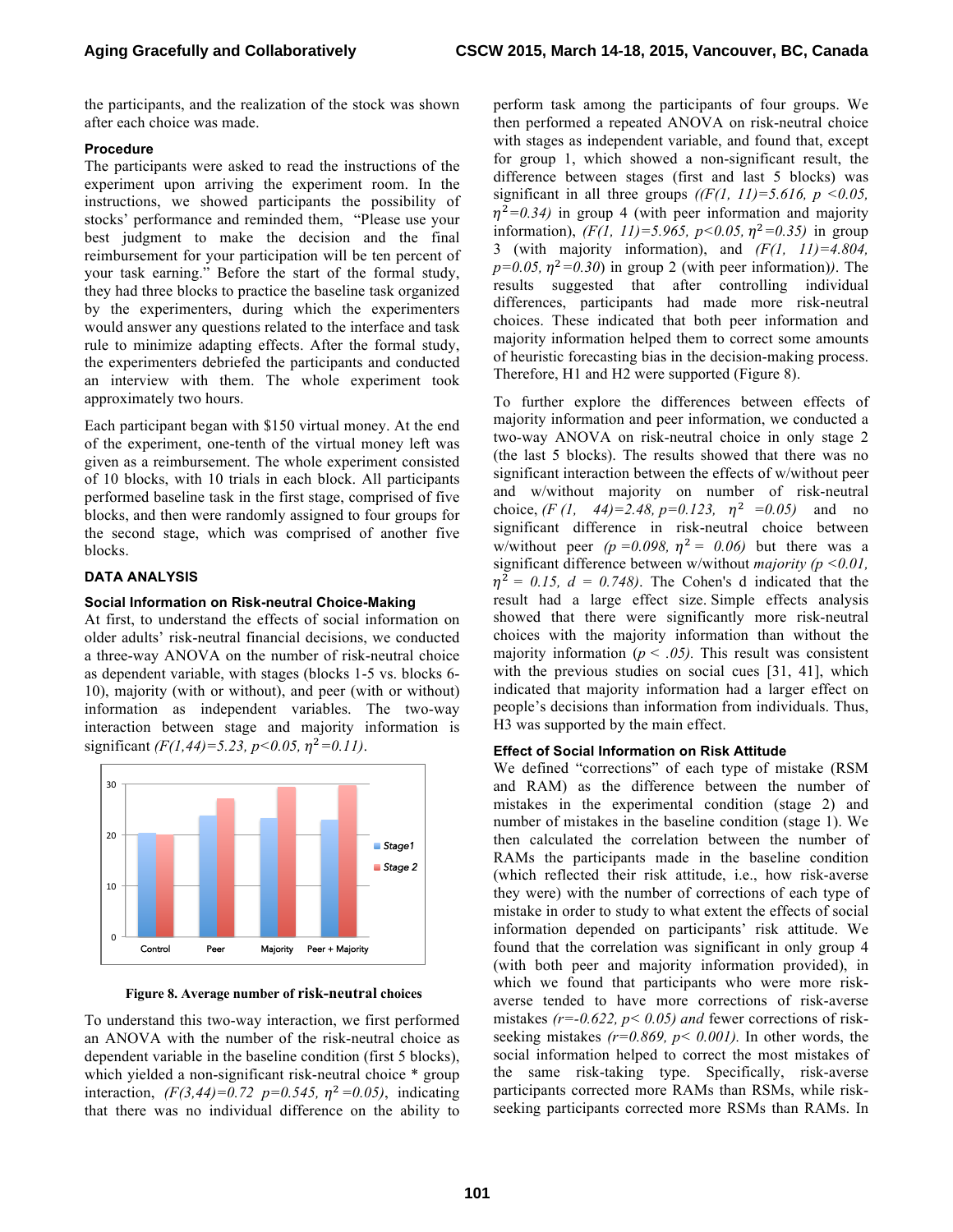summary, H4 was partly supported by the findings that social information could be effective in nudging participants towards making more risk-neutral decisions and adjusting their own biased risk-taking attitudes.

## **Strategies used in performing the task**

After the formal experiment, the researchers debriefed the participants and then conducted a short interview regarding the investment strategies applied to the task and in real life.

## *Attitudes towards the BIAS task*

Although the BIAS task is a shorter and simpler version than the financial decision-making in real world scenarios, participants still expressed that it was relatively difficult to make decisions: "*The task is a little complex to me. I forget the deep mathematics already, but I can still make decisions by memorizing the good stock.*" When this participant was asked about the way to define "good stock," his answer was a simpler decision-making strategy confounded with using heuristics: *"The one shows \$10 dollar more often.*" The participants made risk-taking mistakes with respect to their particular risk-taking attitudes: "*When I gather enough money, I will continually buy bonds,*" or "*I will always choose the good stock, because in the long run it will make profits*."

## *Attitudes towards social information*

Before the experiment debriefing, the participants in the social information condition (groups 2, 3, 4) did not express concerns about the authenticity of the social information. They also shared their strategies with us, which were similar to the real world social effects. In the majority information condition: "*When I get confused by the stock price, I will listen to the others' opinion*," "*I don't have enough financial knowledge, thus I just follow the majority choice, which is a safer way not to lose the game,*" or "*I think I am better with financial decisions, so I make decisions on my own. However, I will refer to others' choices when I forget something*." In the peer information condition, the situation was more complex, as the participants had to identify "which peer made better financial decisions": "*I keep an eye on their performance, and try to pick the best one to follow*"; "*Like real life, I consult my friend's opinion, but I do not totally believe their decisions. So I choose to compare the opinion leader's choice with my choice, then make the final decision*."

## *Strategies in real life*

There were a surprisingly high proportion of participants investing in the stock market. In their experience, the social factors played an important role: "*My sister invests in the stock market, so I just follow her*," "*I pay attention to the company fame and its recent stock payoff. I do not believe in experts' opinions, because they make profits from my decisions and may cheat me. However, I believe my friends' opinions,*" and "*Currently, most of our older people put our savings in the bank. It's much safer and I don't have enough money to make risky choices.*" Our participants showed strong interest in asset management but relied on

limited information sources (friends, intuition about majority).

## **DISCUSSION AND IMPLICATION**

The findings in this work support that social information improves older adults' financial risk-taking. Through the social learning, older adults can modulate the negative influence of decision bias caused by heuristic forecasting and learning deficits. As a starting point, our study investigates the social information used in social trading networks. The next step of our research should consider the effects of tie strengths of older adults' existing social networks. Although there is little existing implementations of utilizing users' social ties in current social trading platforms, the potential implications may be promising. A recent study on social ties in teams' collaborative problem solving suggests that the strongest ties have an effect on the final performance [26]. We would like to know whether the strongest social tie of older adults has a larger effect than majority information. However, as noted by Alex Pentland [27], if the social networks of user's circle are too tight while with the similar characteristics, it will limit the payoff of social learning. Thus, the implications of tuning down effects of social tie should be investigated.

Our study examines the rational aspect of financial risktaking. It is not equivalent to the "correct" decision with respect to the particular individual's situation. The "correct" decision for an individual is hard to define without knowing his or her contextual information. For example, the purchase of an asset may be a rational decision in the absolute sense, but it could impede the older adult's ability to pay for a hospital visit, which is more important to the older adult's well-being. Thus, requiring older users to report additional information such as health conditions, personal assets, and daily expenses, the social trading platforms can selectively present the social information gathered from people with similar backgrounds, in order to help older adults to make more potentially "correct" decisions. Our current study focuses on the financial context. We expect that the same results also apply to other situations where decisions are made under uncertainty and by prior experience, such as choosing an online education service, online labor market (e.g., Elance.com, Guru.com), or online storefronts (e.g., Zaarly.com). Future studies should investigate whether the same effects can be found in these settings.

Our results have important implications for designers of online financial platforms. Presenting social information from others or crowd can sway older users' decisions and modulate their risk-taking attitudes, thereby influencing factors up to the quality of risk management, such as participation and long-term adoption. The results also imply that designs of financial websites should more clearly visualize both descriptive information of risk and experience-based information of risk in forms that help older adults improve the effectiveness of social learning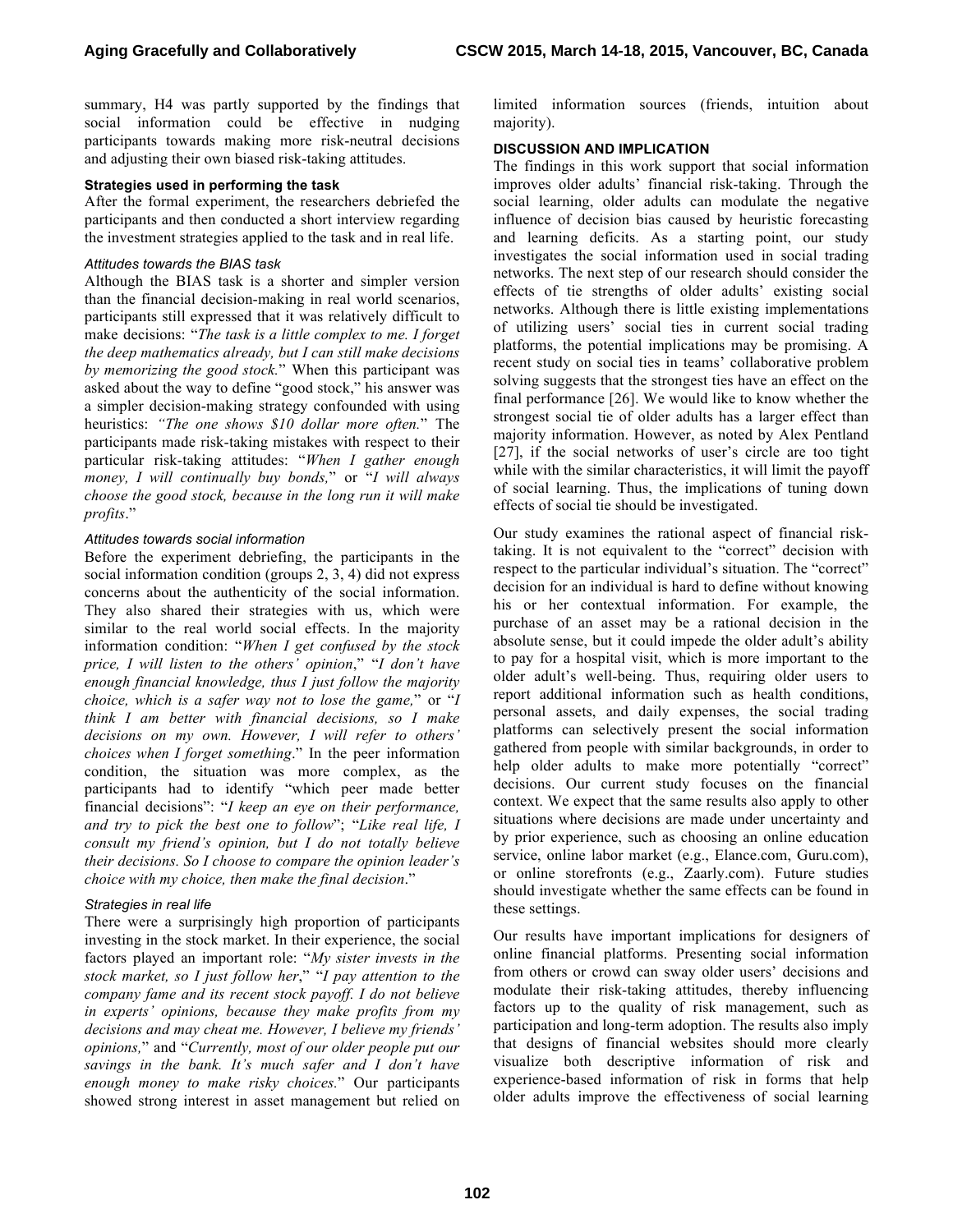thereby nudging them toward more risk-neutral behavior. Future research is needed to further test what/how both types of information should be presented to convey risk information, especially in a way that is effective for older investors. Given that experience-based learning is more effective for presenting rational risk-taking behavior, it may be beneficial to allow older adults to perform virtual investments and share this information with others, thus promoting the understanding of the risk involved. It is possible, for example, to allow older adults to engage in some form of a social game in which they share and compete with each other using virtual money. This approach would allow older adults to experience and learn the outcomes of different types of investment options, before they perform real world investment.

The contributions we make to online financial platforms design are based on a lab experiment that focuses on a limited environment and limited options. Clearly, actual financial decisions are more complex and involve more options. However, the *categories* of options of the real world asset allocation are often similar to the ones we used in the study –i.e., safe but less rewarding versus risky but more rewarding. Additionally, the same categories of investment assets are also commonly used to educate investors on how they should allocate their assets.

#### **LIMITATIONS**

There are several concerns worth discussing. First, the majority information was constructed based on the classical economics viewpoint that most people are rational in the open information environment. We acknowledge that it is possible that the majority decisions of users could be irrational in some specific scenarios. For example, a "bad information cascade" happened in a restricted information exchange environment (e.g. unbalanced information sharing between senior investors and common users). The current experiment therefore did not allow us to tease apart effects of social influence and rational decisions. In the next experiment, we plan to create conditions in which the majority information would lead participants further away from rational choices. We will then be able to test to what extent people "blindly" follow others, choose rationally instead of following others, or pursue a decision that is mixed between the two effects.

In addition, although we obtained significant results from the experiment indicating that social information had a strong effect on older adults' financial risk-taking behaviors, the sample size was still too small for us to induce more detailed explanations. Future research should conduct this study on a larger scale. This will allow us to analyze the actual dynamics of social influence on choice behavior. For example, an individual is possibly using a weighted average of his/her own and others' information to make investment decisions, and the weights may be heterogeneous across participants. Future research could also conduct analysis

based on existing online corpus in situations with or without social information.

Lastly, since we conducted the experiment in Singapore, it was possible that cultural issues impacted the extent to how social information was interpreted and how risk was perceived. Future studies should consider replicating the studies in other countries.

## **CONCLUSION**

In this paper, we have provided evidence suggesting that social information has an effect on older adults' financial decision-making behavior. Expanding an experience-based decision task, we found the unbiased aggregated social signal or individuals' choices could nudge older adults towards making better risk management in online financial decisions. The bandwagon effect was stronger than the peer effect. In addition, we found that the more risk-averse an older adult, the more influential the aggregates of social information. While social information is widely utilized in Web 2.0 platforms, to the best of our knowledge, our research is the first to embrace an experience-based task to investigate its influence on people's risk-taking behaviors. We argue that future online financial systems should consider incorporating this type of information as a design factor in improving people's financial well-being.

#### **ACKNOWLEDGMENTS**

We thank the AC and anonymous reviewers for their constructive comments and feedback. This research is supported by NUS DPRT grant R-263-000-626-133.

#### **REFERENCES**

- 1. Acemoglu, D., Dahleh, M.A., Lobel, I., and Ozdaglar, A. Bayesian learning in social networks. *Review of Economic Studies 78*, 4 (2011), 1201-1236.
- 2. Bertoni, D*. Identity Theft: Governments Have Acted to Protect Personally Identifiable Information, But Vulnerabilities Remain: Congressional Testimony.* GAO, 2009.
- 3. Bikhchandani, S., Hirshleifer, D., and Welch, I. A theory of fads, fashions, customs, and cultural change as information cascades. *Journal of Political Economics 100*, 5 (1992), 992-1026.
- 4. Burmeister, O.K. What seniors value about online community. *Community Informatics 8*, 1 (2012).
- 5. Bursztyn, L., Ederer, F., Ferman, B., and Yuchtman, N. Understanding peer effects in financial decisions: Evidence from a field experiment. *NBER Working Papers 18241*, (2012).
- 6. Carstensen, L.L., Isaacowitz, D.M., and Charles, S.T. Taking time seriously: A theory of socioemotional selectivity. *American Psychologist 54*, (1999), 165–181.
- 7. Charness, N., Fox, M.C., and Mitchum, A.L. Lifespan cognition and information technology. *Handbook of lifespan psychology*. Springer, New York, 2010.
- 8. Cialdini, R. *Influence: The psychology of persuasion.* Collins, New York, 2007.